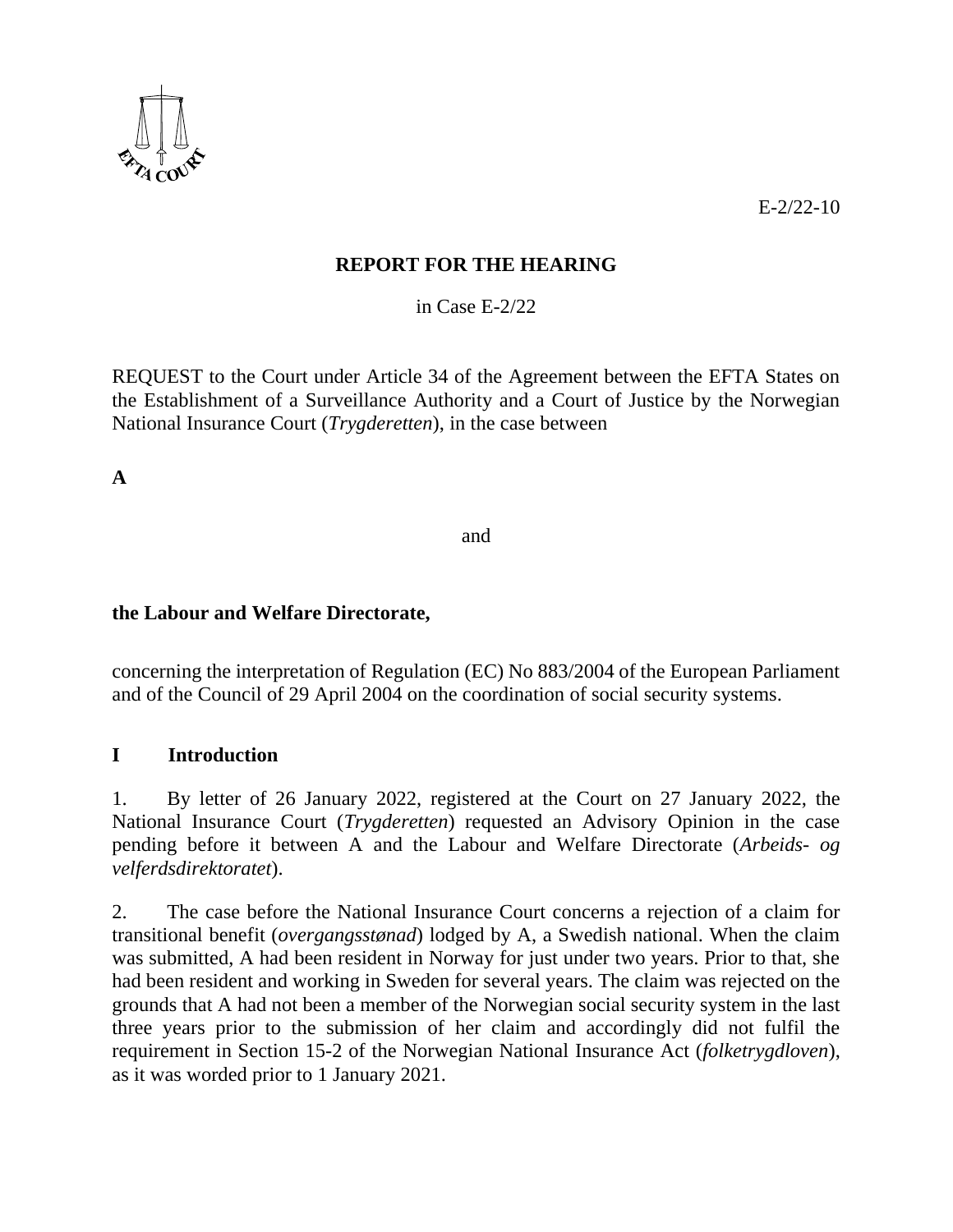3. According to the National Insurance Court, the case raises the question of whether the Norwegian Labour and Welfare Administration ("NAV") may disregard the time spent in Sweden in its calculation of whether the applicant fulfils the membership requirement set out in Section 15-2 of the National Insurance Act. It considers that the answer to that question appears to depend in particular on whether the transitional benefit is a benefit falling within the material scope of Regulation (EC) No 883/2004.

# **II Legal background**

*…*

*…*

# *EEA law*

4. Regulation (EC) No 883/2004 of the European Parliament and of the Council of 29 April 2004 on the coordination of social security systems (OJ 2004 L 166, p. 1), as corrected by OJ 2005 L 200, p. 1, ("the Regulation") was incorporated into the EEA Agreement by Decision of the EEA Joint Committee No 76/2011 of 1 July 2011 (OJ 2011 L 262, p. 33, and EEA Supplement 2011 No 54, p. 46), which entered into force on 1 June 2012, and is referred to at point 1 of Annex VI (Social security) to the EEA Agreement.

5. Article 1 of the Regulation, headed "Definitions", reads, in extract:

*For the purposes of this Regulation:*

*(z) 'family benefit' means all benefits in kind or in cash intended to meet family expenses, excluding advances of maintenance payments and special childbirth and adoption allowances mentioned in Annex I.*

6. Article 3 of the Regulation, headed "Matters covered", reads, in extract:

*1. This Regulation shall apply to all legislation concerning the following branches of social security:* 

*… (b) maternity and equivalent paternity benefits; ... (j) family benefits.*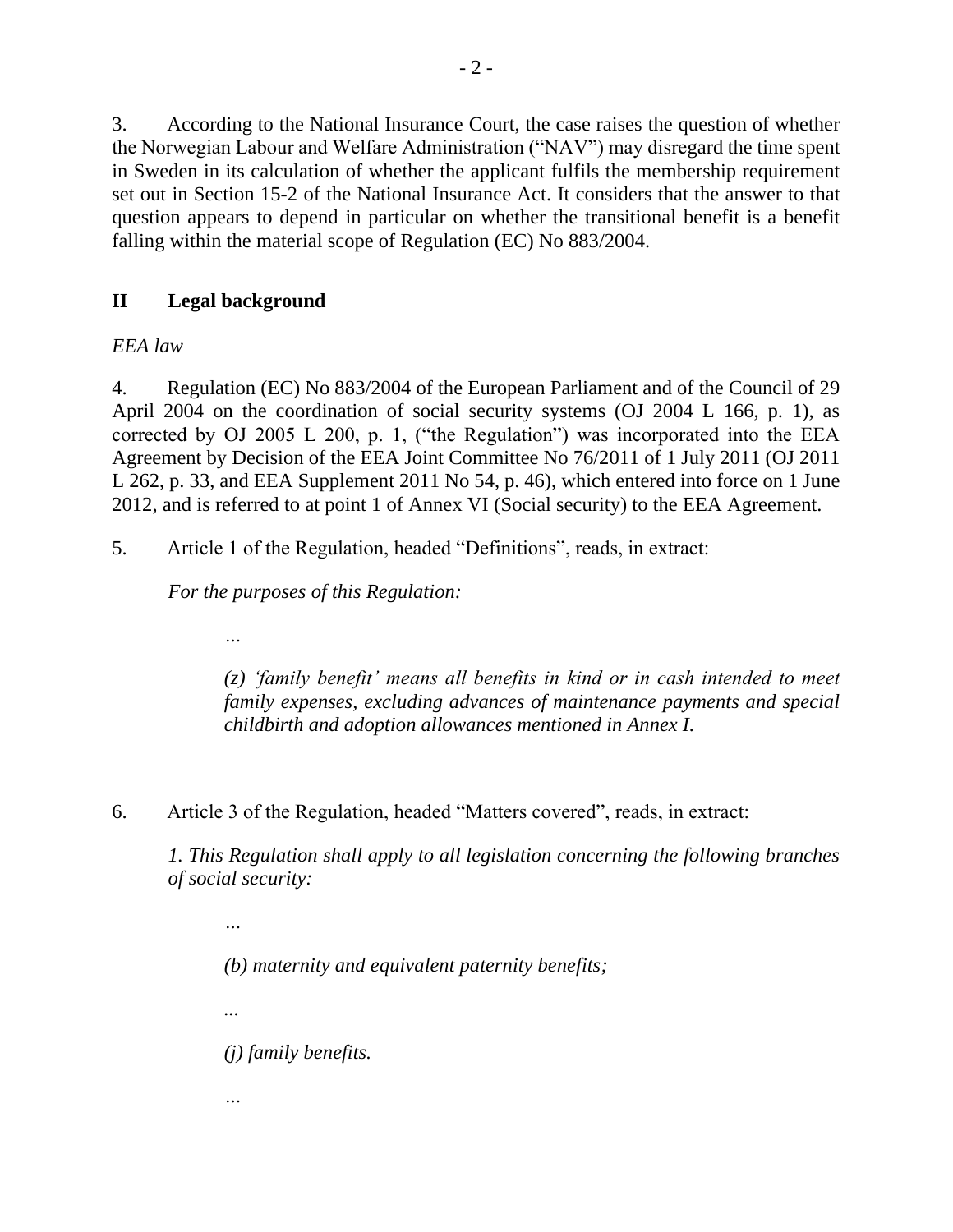*3. This Regulation shall also apply to the special non-contributory cash benefits covered by Article 70.*

*...* 

*5. This Regulation shall not apply to:* 

*(a) social and medical assistance or* 

*…*

7. Article 6 of the Regulation, headed "Aggregation of periods", reads:

*Unless otherwise provided for by this Regulation, the competent institution of a Member State whose legislation makes:*

- *— the acquisition, retention, duration or recovery of the right to benefits,*
- *— the coverage by legislation,*
	- *or*

*…*

*— the access to or the exemption from compulsory, optional continued or voluntary insurance,*

*conditional upon the completion of periods of insurance, employment, selfemployment or residence shall, to the extent necessary, take into account periods of insurance, employment, self-employment or residence completed under the legislation of any other Member State as though they were periods completed under the legislation which it applies.*

8. Article 70(2)(a)(i) of the Regulation, headed "General provision", reads:

*2. For the purposes of this Chapter, 'special non-contributory cash benefits' means those which:*

*(a) are intended to provide either:*

*(i) supplementary, substitute or ancillary cover against the risks covered by the branches of social security referred to in Article 3(1), and which guarantee the persons concerned a minimum subsistence income having regard to the economic and social situation in the Member State concerned;*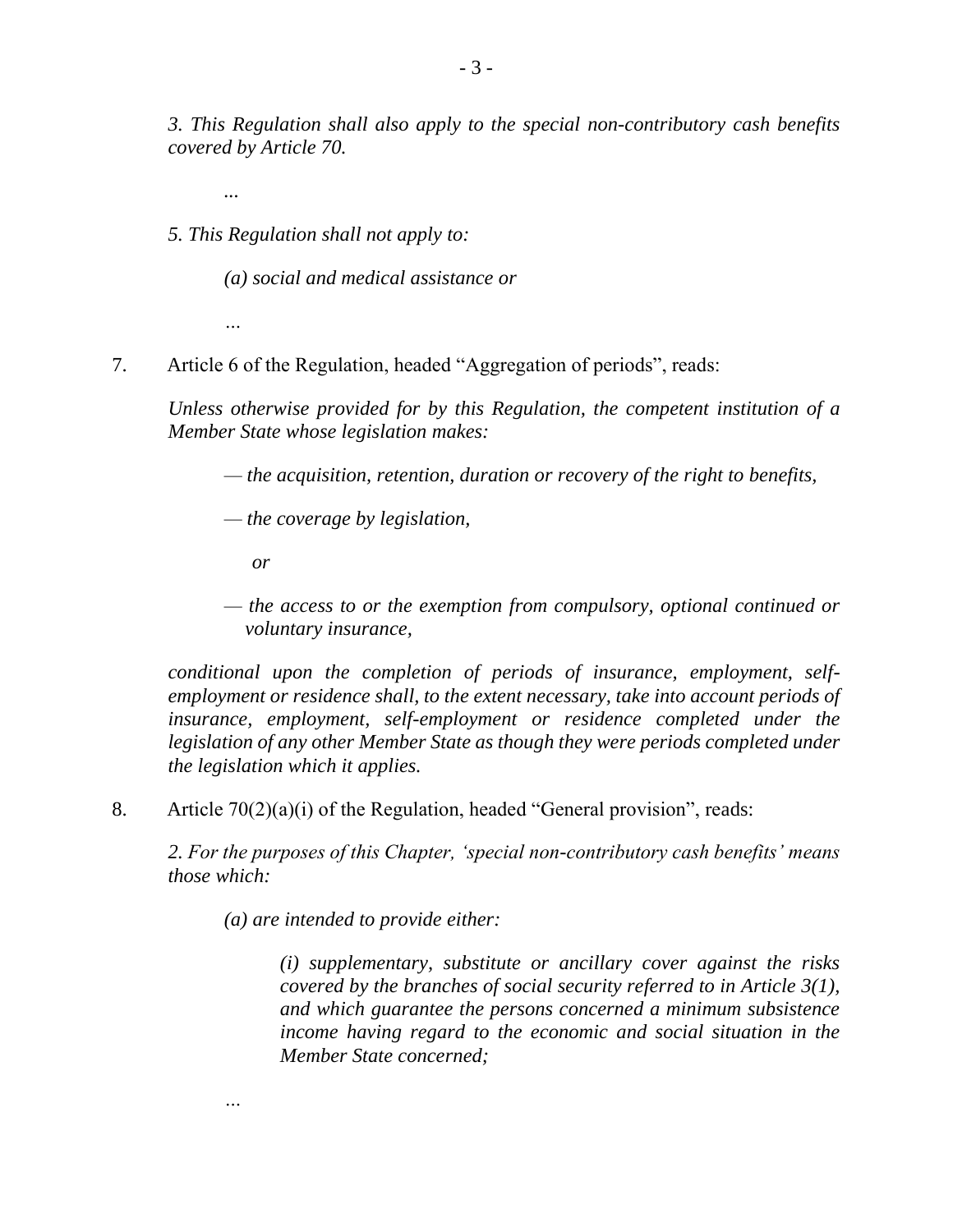*National law and practice*

9. Section 15-1 of the National Insurance Act provides that the purpose of benefits under Chapter 15 of the National Insurance Act is to secure income for members having sole care of children and to provide those members with temporary assistance for self-help, so that they may become self-supporting through their own work.

10. The first paragraph of Section 15-2 of the National Insurance Act, headed "Prior membership", reads, in the version applicable at the material time:

*It is a requirement for entitlement to benefits under this Chapter that the person concerned has been a member of the social security system in the last three years prior to her or his submission of a claim for a benefit.*

11. Section 15-3 of the National Insurance Act provides that, in order to receive benefits, the member and the child must, as a main rule, stay in Norway.

12. Section 15-4 of the National Insurance Act, headed "Single mother or father", reads:

*Benefits under this Chapter may be granted to a member who is a single mother or father and has sole care of a child.*

*'Mother' or 'father' shall also include someone who has acquired parental responsibility due to death under Section 38 of the Children Act (barnelova).*

*'Single mother or father' refers to a member who is single, separated or divorced. A member who lives together with a person with whom he or she has a child or is divorced or separated from, or lives in a marital-like relationship in the same household without a common child shall not be deemed to be a single mother or father. If the member is married, that person shall be deemed to be a single mother or father when the cohabitation ceases and a petition is made to have the marriage dissolved through an application for separation and divorce submitted to the County Governor or by legal proceedings being brought before the courts. If a member has another child with the same partner whilst receiving benefits for a 'single mother or father' for a common child, neither of the parents shall be deemed to be a single mother or father. The same applies if the mother or father has previously received benefits under this Chapter for a common child.*

*A mother or father has the sole care of a child when she or he consistently has clearly more of the day-to-day care than the other parent. Neither of the parents shall be deemed to have sole care of the child by living arrangements as referred to in the fourth paragraph of Section 1-5 or other close living arrangements. The Ministry may issue regulations on what is to be deemed to be other close living arrangements.*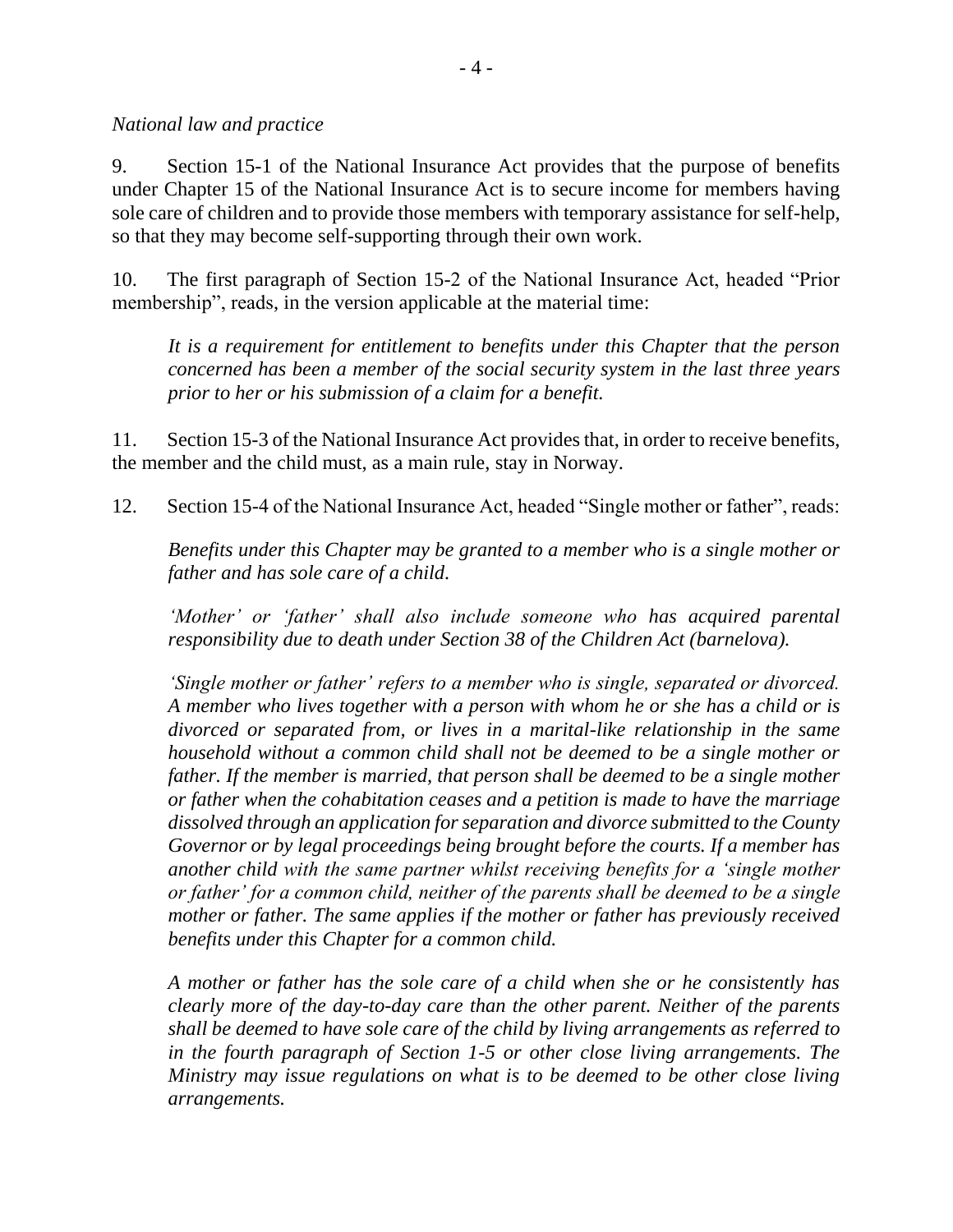*The member shall have the burden of proving that he or she is a single mother or father with sole care of a child.*

13. Section 15-5 of the National Insurance Act, headed "Transitional benefit", reads

*A transitional benefit is granted to a member who, due to having care of a child, is temporarily unable to be self-supporting through his or her own work, or can only access employment following a period of adjustment or education.*

*Benefits may be given to a single mother or father who has a child that is under eight years old. For a member who is prevented from working due to having care of a child that requires special supervision, transitional benefit may be granted until the child becomes 18 years old. Exceptions may be made to the age limit in the first sentence in connection with extensions under the third sentence of the second paragraph, fourth paragraph and fifth paragraph of Section 15-8.*

*A member who without reasonable cause has terminated an employment relationship during the last six months preceding the time of application shall not receive transitional benefits.*

14. Section 15-6 of the National Insurance Act, headed "Occupational activity obligation", reads:

*When the youngest child has turned one year, the member must, in order to be entitled to transitional benefit either:*

*a) be in employment amounting to at least half of full-time;*

*b) have registered with the Labour and Welfare Administration as a genuine jobseeker;*

*c) complete education or training amounting to at least half of full-time which the Labour and Welfare Administration considers necessary and appropriate for the member to obtain or retain employment; or*

*d) establishes her or his own business, see the third paragraph of Section 4-6.*

*The Labour and Welfare Administration shall, as needed, summon the person concerned for discussions to consider further measures in respect of the member and whether measures should be implemented with a view to transition to employment.*

*A member who is a genuine job-seeker, see letter b) in the first paragraph, must report in every 14 days to the Labour and Welfare Administration. The Labour and Welfare Administration shall determine how such reporting shall take place.*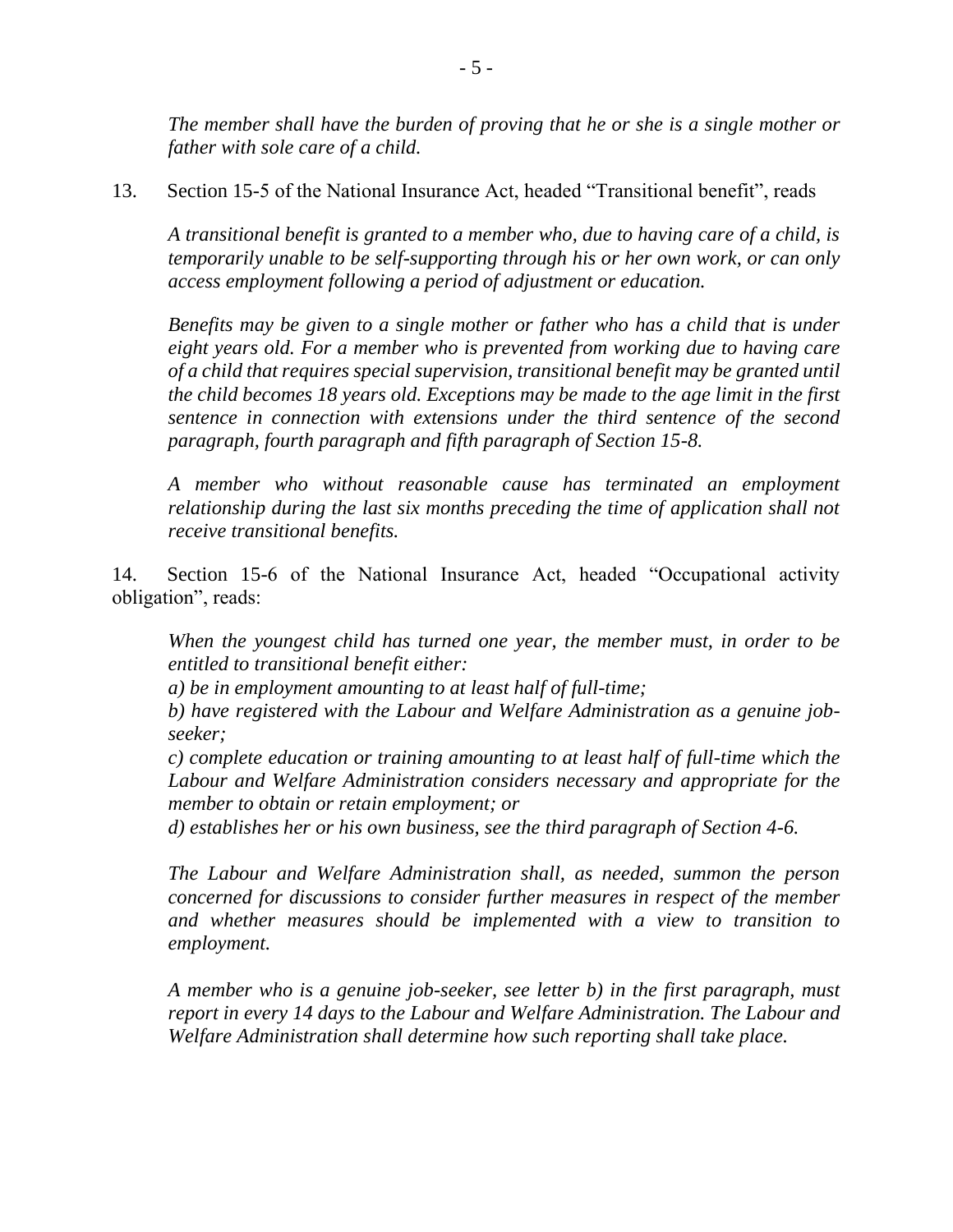*The activity obligation shall not apply if the member is prevented from working due to care of a child requiring special supervision as referred to in the third paragraph of Section 15-8.* 

*If the member is not in occupational activity as referred to in the first paragraph, transitional benefit shall nevertheless be granted if the child does not have a satisfying supervision arrangement and this is not attributable to the member. The same applies if the single mother or father or the child has an illness that prevents occupational activity. The sickness must be documented by a medical certificate.*

*The Ministry may issue regulations on which education may be approved and the requirement of being a genuine job-seeker.*

15. Section 15-7 of the National Insurance Act provides that the annual transitional benefit amounts to 2.25 times the basic amount (*grunnbeløpet*) (NOK 106 399), which at the time of the request, corresponded to NOK 239 397.

16. Section 15-8 of the National Insurance Act, headed "Benefit period", reads:

*A transitional benefit may be granted for a total of three years. A member who has previously received transitional benefits for an entire benefit period may be granted a new benefit period until the child is entitled to a place in kindergarten under Section 16 of the Kindergarten Act (barnehageloven). In addition, in connection with childbirth, benefits may be granted up until two months before the birth.*

*The benefit period may be extended by up to two years when the single mother or father is taking necessary and appropriate education, see letter c) of the first paragraph of Section 15-6. If the single mother or father has sole care of more than two children or acquired sole care of a child or children under 18 years old, the benefit period may be extended by up to three years. The benefit period may be further extended to and including the month in which a commenced educational year ends. A benefit is usually not given after the occupational qualification has been obtained.*

*The benefit period may be extended until the child becomes 18 years old if the member is prevented from working because the child requires special supervision due to disability, sickness or major social problems. The child's physical or psychological condition must be documented by a doctor. Documentation must also be submitted showing that the member is prevented from working as a result of the child's condition.*

*In direct connection with an ongoing benefit period, the benefit period may be*  extended by up to two years if the member or the child has a temporary illness that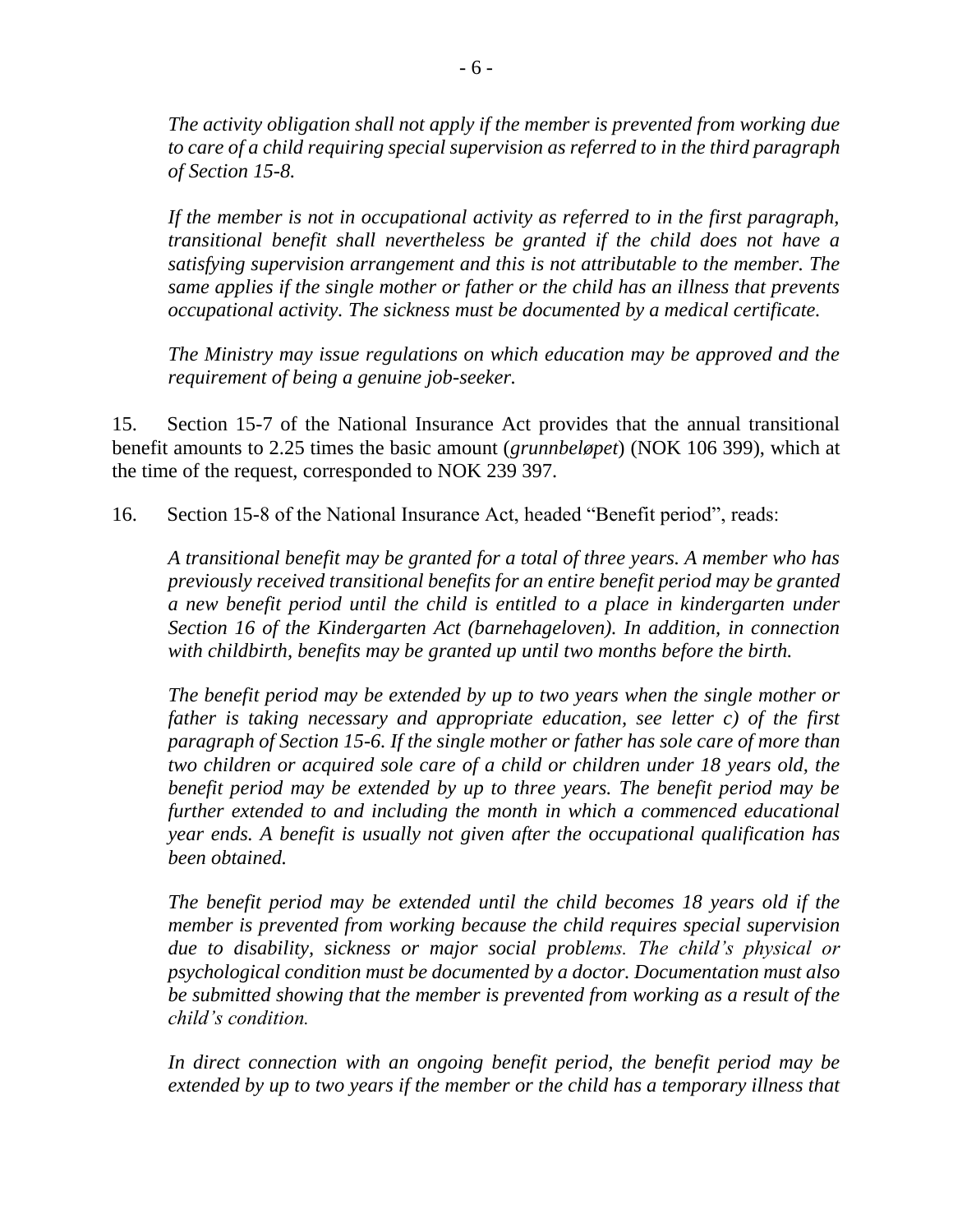*prevents the member from working. The sickness must be documented with a medical certificate.*

*In direct connection with an ongoing benefit period, the benefit period may, in special cases, be extended by up to six months pending the start of school, child supervision, a specific offer of employment or after the member has registered as a genuine job-seeker with the Labour and Welfare Administration.*

*The Ministry may issue regulations on the calculation of the length of the benefit period, including division and shortening of the benefit period.*

17. Section 15-9 of the National Insurance Act, headed "Deduction against income", reads, in extract:

*The transitional benefit is reduced based on employment income which the member has or can be expected to receive.*

*The transitional benefit shall not be reduced if the employment income on an annual basis is less than half of the basic amount. The benefit shall be reduced by 45% of income over half of the basic amount.*

*The following shall be deemed equivalent to employment income: unemployment benefits under Chapter 4, sickness benefits under Chapter 8, benefits in the event of sickness of a child or other close relative under Chapter 9, work assessment allowance under Chapter 11 and pregnancy and parental benefits under Chapter 14.*

*…*

18. Section 15-10 of the National Insurance Act, headed "Childcare benefits for single mothers or fathers in employment, etc.", reads:

*A childcare benefit is granted to a member who must leave necessary supervision of a child to others due to employment or establishing their own business, see the third paragraph of Section 4-6. The benefit shall be independent of entitlement to and the period of the transitional benefit.* 

*The benefit may be granted until the child has completed the fourth year of school. For a child who has completed the fourth year of school, a childcare benefit may be given when the child must have significantly more supervision than what is usual for a child of that age, or when the member must, due to his or her work, be absent from the home for periods longer than or at different times than what a usual workday entails. A childcare benefit may also be given for up to one year when the member has a temporary sickness that prevents the person concerned from working.*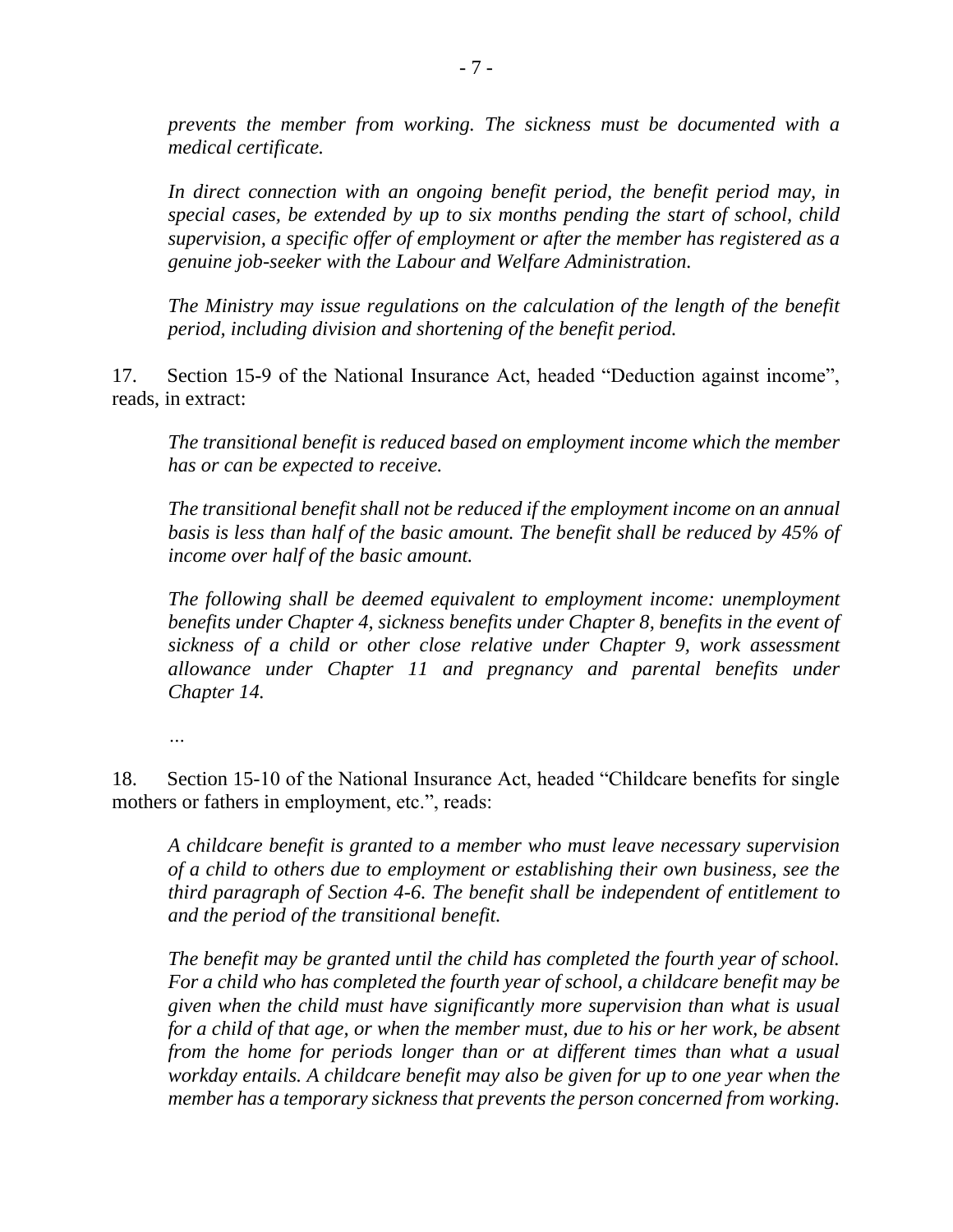*The benefit shall be 64% of documented expenses for child supervision up to the amounts fixed by the Parliament (Stortinget). No benefit shall be given when the pensionable income is more than six times the basic amount.*

*The Ministry may issue regulations on childcare benefits.*

19. Section 15-11 of the National Insurance Act, headed "Supplemental benefits and support for school fees, etc.", reads:

*A member who completes education or training under letter c) of the first paragraph of Section 15-6 may be granted supplemental benefits covering in whole or in part:*

*a. expenses for daily travel in connection with the clarification or completion of the education;*

*b. expenses for travels to the home in connection with the education;*

*c. necessary expenses for relocation from the home in connection with the education or in connection with work following completion of the education;*

*d. necessary expenses for child supervision in connection with the clarification or completion of the education;*

*e. necessary extra housing expenses in connection with the clarification or completion of the education;*

*f. benefit to cover documented expenses for teaching aids.*

*A relocation benefit under letter c) of the first paragraph may also be granted to a member who has to move from their home in order to commence employment at another location. The relocation benefit shall only be granted when the member has moved during a period when he or she is entitled to the transitional benefit or within six months after the transitional benefit lapses.*

*A childcare benefit under letter d) of the first paragraph can also be granted to a member who is registered with the Labour and Welfare Administration as a genuine job-seeker under letter b) of the first paragraph of Section 15-6.*

*Benefits for coverage of school fees, etc., may be granted on the basis of the rates for school fees from the Norwegian State Educational Loan Fund (Statens lånekasse for utdanning). Education at private educational institutions confers entitlement to benefits only in special cases.*

*Supplemental benefits and support for school fees, etc., are granted only for the time period in which the single mother or father is entitled to a transitional benefit.*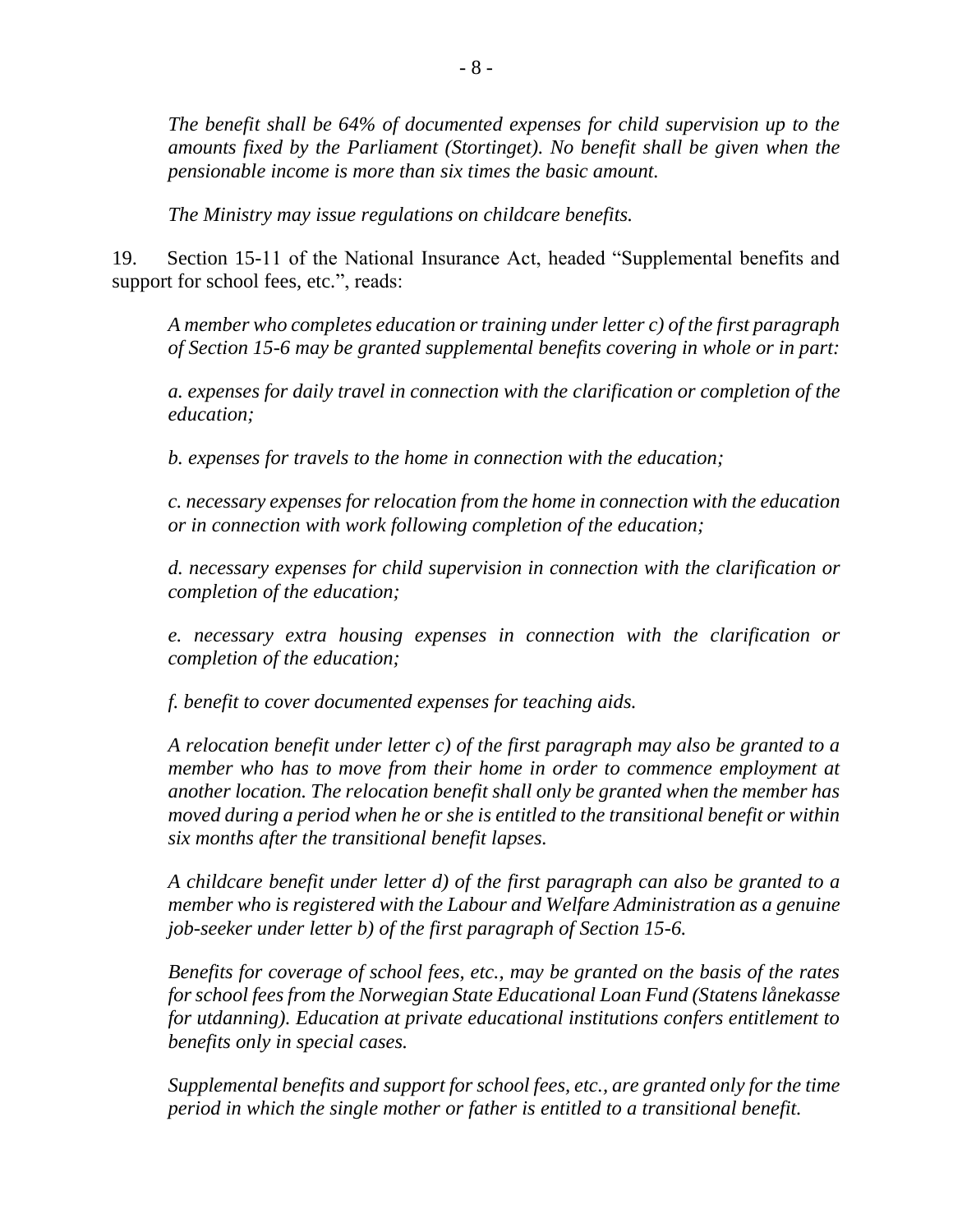*The Ministry may issue regulations laying down more detailed rules governing the supplemental benefits, school fees and education at private educational institutions.*

20. Section 15-13 of the National Insurance Act, headed "The relationship to other social security benefits, etc.", reads:

*The transitional benefit under this Chapter lapses in so far as the person concerned receives subsistence benefits under the social security system in the form of pension or a transitional benefit as surviving spouse, disability benefits or equivalent benefits from abroad. The same applies when the person concerned receives a collective agreement-based pension (avtalefestet pensjon – AFP) for which pension points are credited, see Section 3-19.*

21. Norwegian Regulation No 1341 of 21 November 2015 on benefits for single mothers or fathers under Chapter 15 of the National Insurance Act (*Forskrift av 21. november 2015 nr. 1341 om stønad til enslig mor eller far etter folketrygdloven kapittel 15*) ("Regulation No 1341") contains supplementary rules.

22. Section 1 of Regulation No 1341, headed "Persons who have previously been members", reads:

*The first paragraph of Section 15-2 of the National Insurance Act on prior membership shall not apply to persons who have previously been long-term members and who become a member again following an interruption of less than 10 years.*

23. Section 2 of Regulation No 1341, headed "Exception from the requirement of prior membership", reads:

*Even though a person does not fulfil the requirement in Section 1, an exception can be made to the provisions on prior membership when warranted by particular reasons. Emphasis shall be placed on whether:*

*a) the benefit situation arose whilst she or he was a member of the social security system;*

*b) she or he has previously been a member; and*

*c) she or he had particular reasons for coming to Norway apart from pursuing employment or education.*

*If the single mother or father was not a member when the benefit situation arose, an exception can only be made if he or she previously was a long-term member.*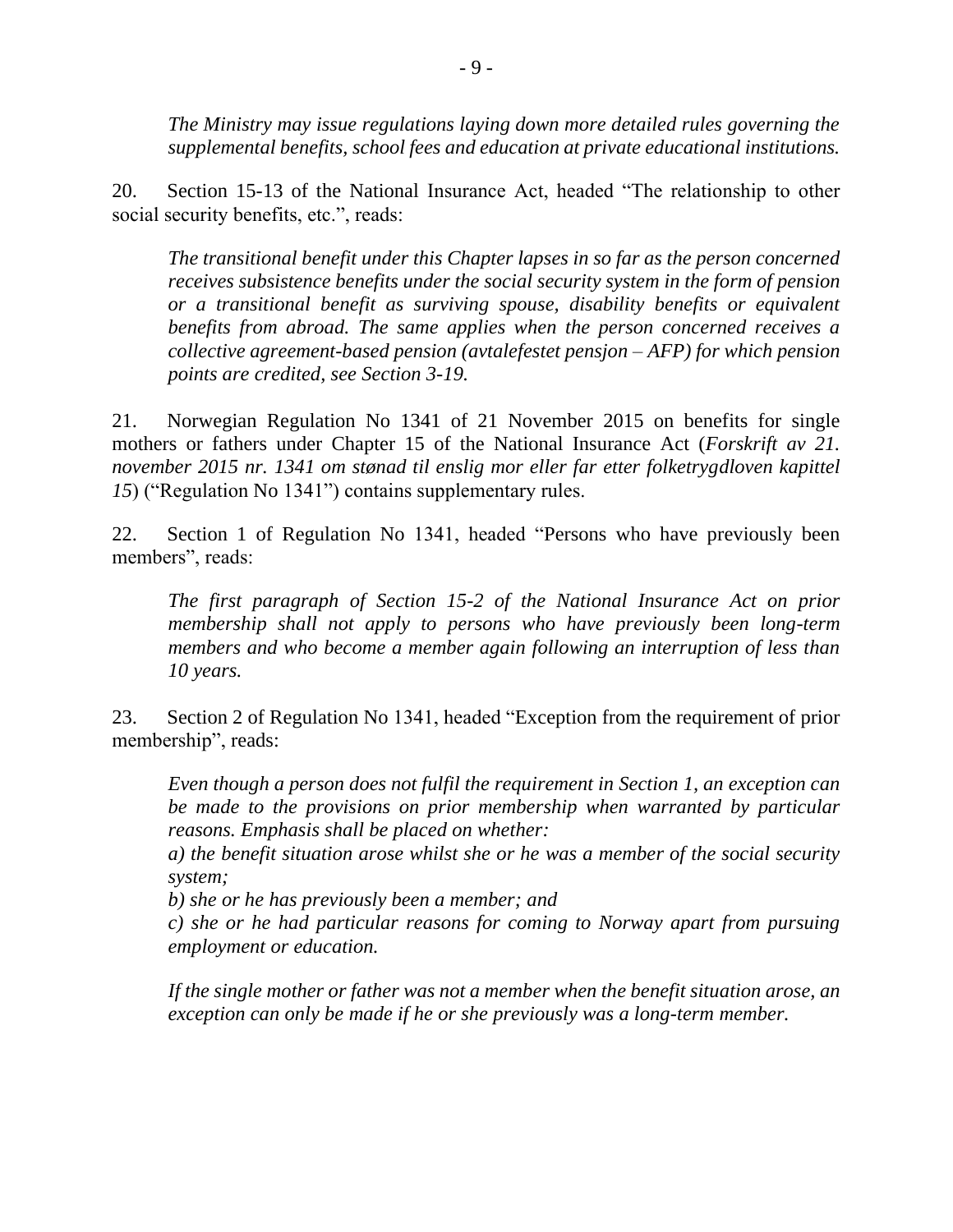### **III Facts and procedure**

24. In its request, the National Insurance Court describes the facts of the case as follows:

25. A is a Swedish national. She moved to Norway in August 2017 when her spouse at the time – a Norwegian national – obtained a job in Norway. Immediately before moving to Norway, she had resided and been employed in Sweden for over five years. Prior to moving to Norway, she had been in Norway a number of times, but had never been resident in the country.

26. A separated from her spouse in the spring of 2019. The County Governor (*Fylkesmannen*) issued a separation permit (*separasjonsbevilling*) on 21 June 2019.

27. A applied for transitional benefit on 24 June 2019. In the application, she stated that she was expecting a child, with an expected due date of 25 July 2019. It was further stated in the application that A had been accepted at an educational institution in Oslo from the autumn and would be studying for a bachelor's degree there in the period 2019–2022. The field in the application relating to employment for the last six months, was left blank. The other information in the case file confirms that A was not employed at the time of the application and that she subsequently has had no employment income in Norway nor has she been registered as an employed person in Norway.

28. By decision of 26 June 2019, the NAV Employment and Benefits Office (*NAV Arbeid og ytelser*) rejected the application for a transitional benefit. The reasoning was that Section 15-2 of the National Insurance Act required three years' prior membership in the social security system, whilst A only had just under two years.

29. A's child was born on 28 July 2019. According to the information in the case file, the child's father is a Swedish national resident in Sweden and is not expected to have much contact with the child.

30. The rejection of A's application for transitional benefit was upheld by decision of 29 October 2019 of NAV Appeals (*NAV Klageinstans*), on the same grounds as were found at the lower instance.

31. In the appeal to the National Insurance Court, A argues that the rejection was contrary to the EEA rules. She contends that the transitional benefit has to be considered a "maternity benefit" under Article  $3(1)(b)$  of the Regulation and that the Regulation accordingly applies in her case. She submits that, under Article 6 of the Regulation, she is entitled to have the time in Sweden included for the purposes of determining whether she fulfilled the membership requirement provided for in Section 15-2 of the National Insurance Act.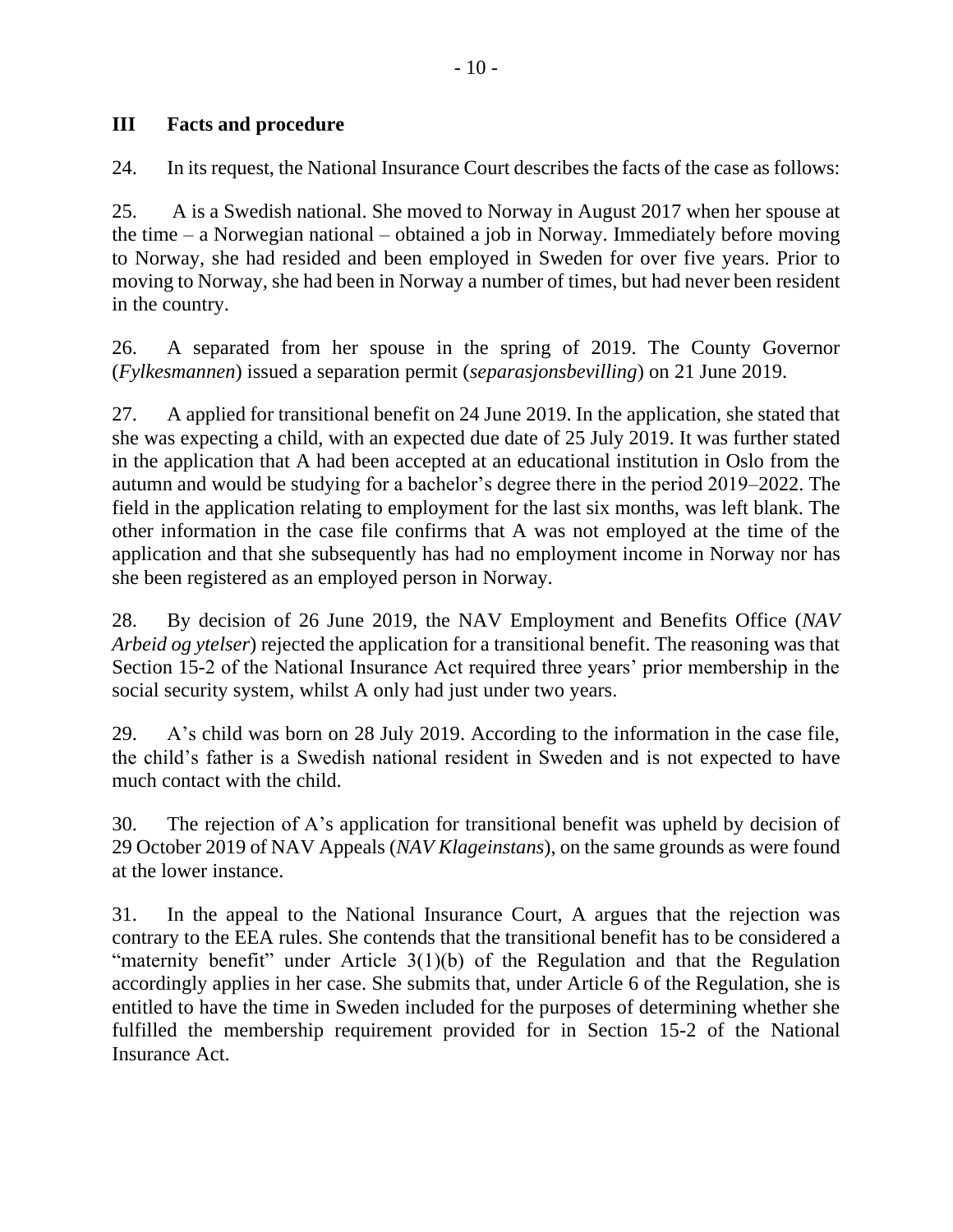32. NAV Appeals disagrees. It refers to established and consistent administrative practice going back to when the EEA Agreement was concluded, according to which transitional benefits are presumed to fall outside the material scope of the Regulation and its predecessor Regulation (EEC) No 1408/71. Since the Regulation does not apply in the case, Section 15-2 of the National Insurance Act has to be interpreted literally, to the effect that membership in the social security system refers to a period of membership in Norway.

33. Against this background, the National Insurance Court decided to stay the proceedings and refer the following questions to the Court:

- 1. **Does a benefit such as the transitional benefit (***overgangsstønad***) – see the first paragraph of Section 15-5 of the National Insurance Act, read in conjunction with the first sentence of the second paragraph – come within the material scope of Regulation (EC) No 883/2004 according to:**
	- **a. Article 3(1), in particular (j), or**
	- **b. Article 3(3), read in conjunction with Article 70?**
- **2. Is it of any significance for the assessment under question 1) that there is a requirement of occupational activity for continued entitlement to a benefit when the youngest child becomes one year old, see Section 15-6 of the National Insurance Act?**

#### **IV Written observations**

34. Pursuant to Article 20 of the Statute of the Court and Article 90(1) of the Rules of Procedure, written observations have been received from:

- the Norwegian Government, represented by the Labour and Welfare Directorate, represented by Ida Thue, acting as Agent;
- the European Commission ("the Commission"), represented by Denis Martin and Bernd-Roland Killmann, acting as Agents; and
- the EFTA Surveillance Authority ("ESA"), represented by Ewa Gromnicka, Erlend Møinichen Leonhardsen and Melpo-Menie Josephides, acting as Agents.

## **V Proposed answers submitted**

#### *The Norwegian Government represented by the Labour and Welfare Directorate*

35. The Norwegian Government represented by the Labour and Welfare Directorate submits that the questions posed by the referring court should be answered as follows: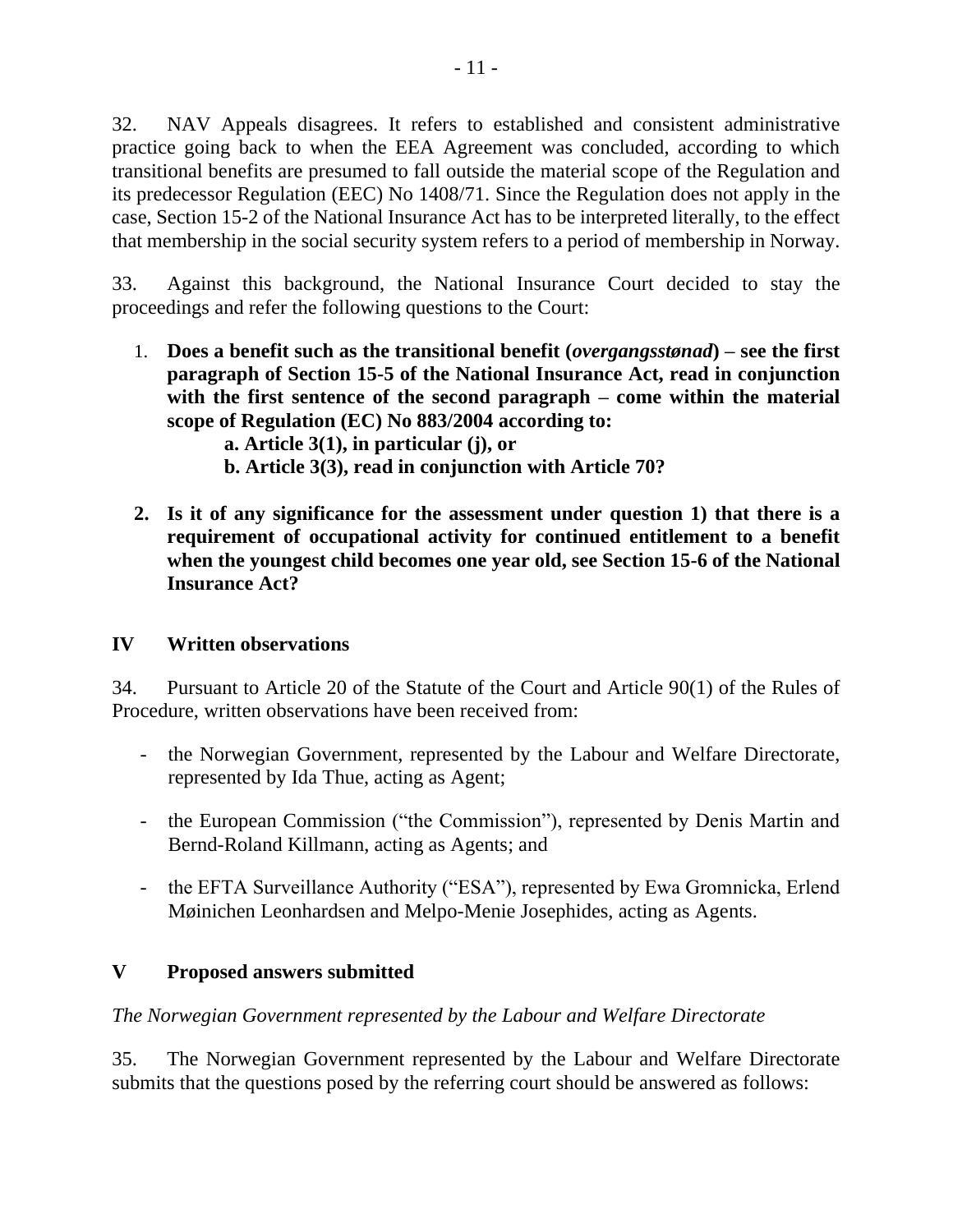*A benefit such as the transitional benefit, cf. Section 15-5 of the Norwegian National Insurance Act, falls outside the scope of Regulation (EC) No 883/2004 of the European Parliament and of the Council of 29 April 2004 on the coordination of social security systems.*

*In the alternative*:

*A benefit such as the transitional benefit, cf. Section 15-5 of the Norwegian National Insurance Act, must be regarded as a special non-contributory cash benefit within the meaning of Article 70 of Regulation (EC) No 883/2004 of the European Parliament and of the Council of 29 April 2004 on the coordination of social security systems.*

*The Commission*

36. The Commission considers that the questions from the National Insurance Court should be answered as follows:

### *Question 1:*

*A benefit such as the transitional benefit at issue in the main proceedings constitutes a "family benefit" within the meaning of Article 3(1)(j) of Regulation (EC) No 883/2004, read together with Article 1(z) of that regulation.*

## *Question 2:*

*A requirement of occupational activity for continued entitlement to a benefit when the youngest child reaches a certain age is not of any significance for the assessment of a "family benefit" within the meaning of Article 3(1)(j) of Regulation (EC) No 883/2004, read together with Article 1(z) of that regulation.*

#### *ESA*

37. ESA requests the Court to answer the questions from the national court as follows: